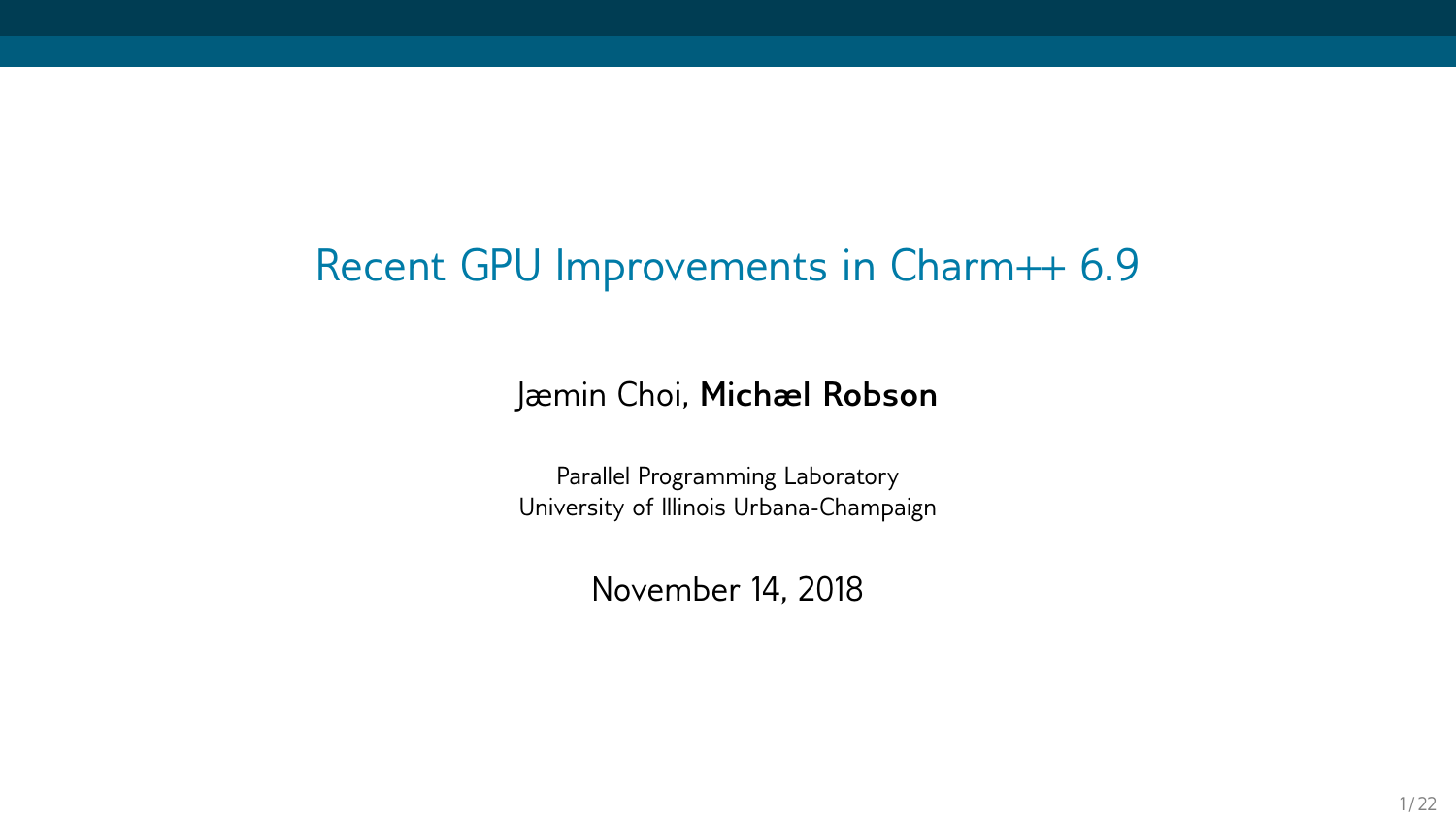How to Utilize GPUs in Charm++

- 1. Use CUDA directly
	- $\blacktriangleright$  Let each chare offload (small) kernels
	- ▶ Or manually aggregate data at a synchronization point and offload one big kernel
- 2. Use **GPU Manager** library of Charm++
	- ▶ Why? What good is it?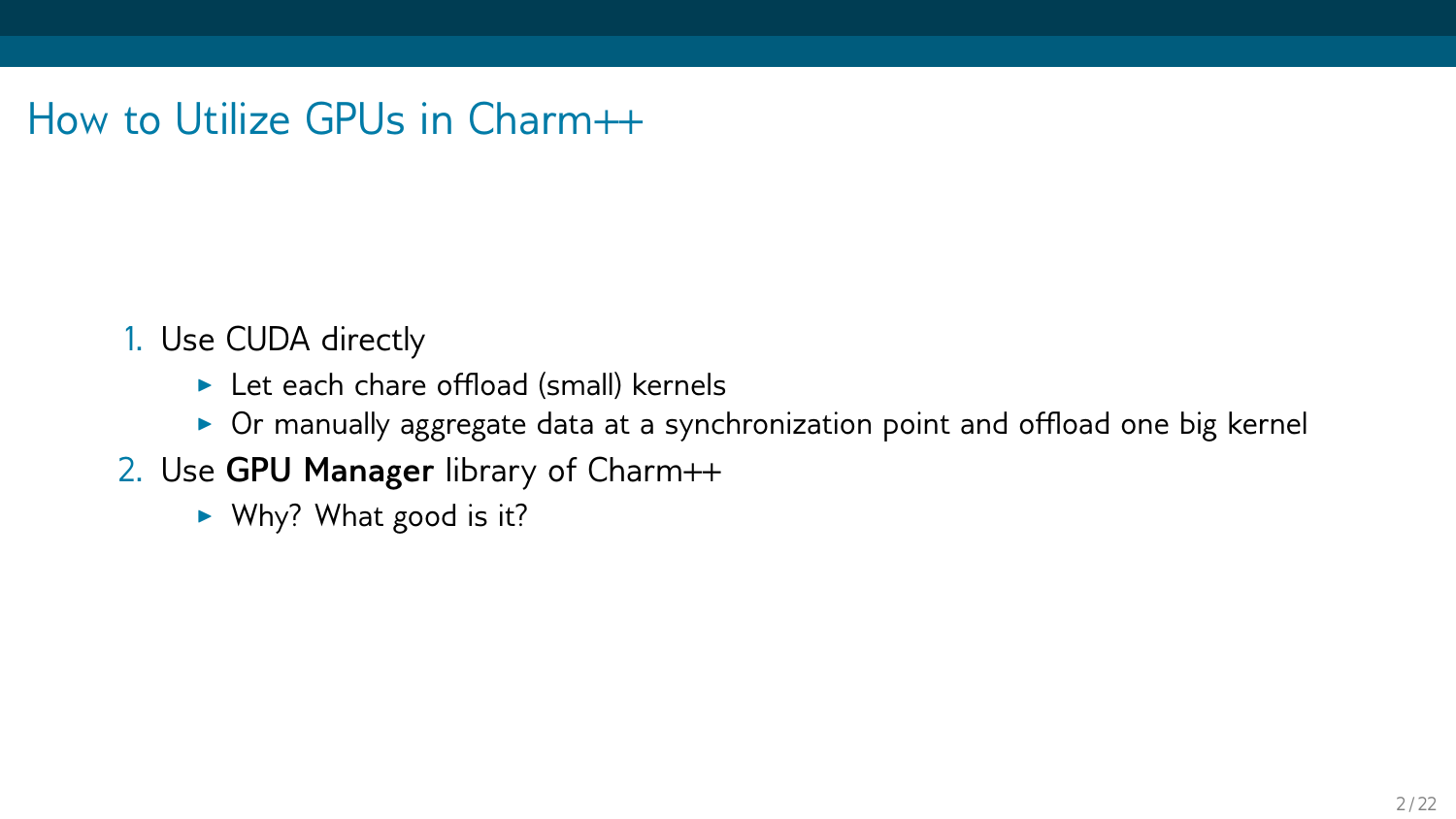Problems with Using GPUs in Charm++

#### ▶ Due to **overdecomposition** and **asynchrony**

- 1. Granularity of work
- 2. Blocking offload API
- 3. Responsiveness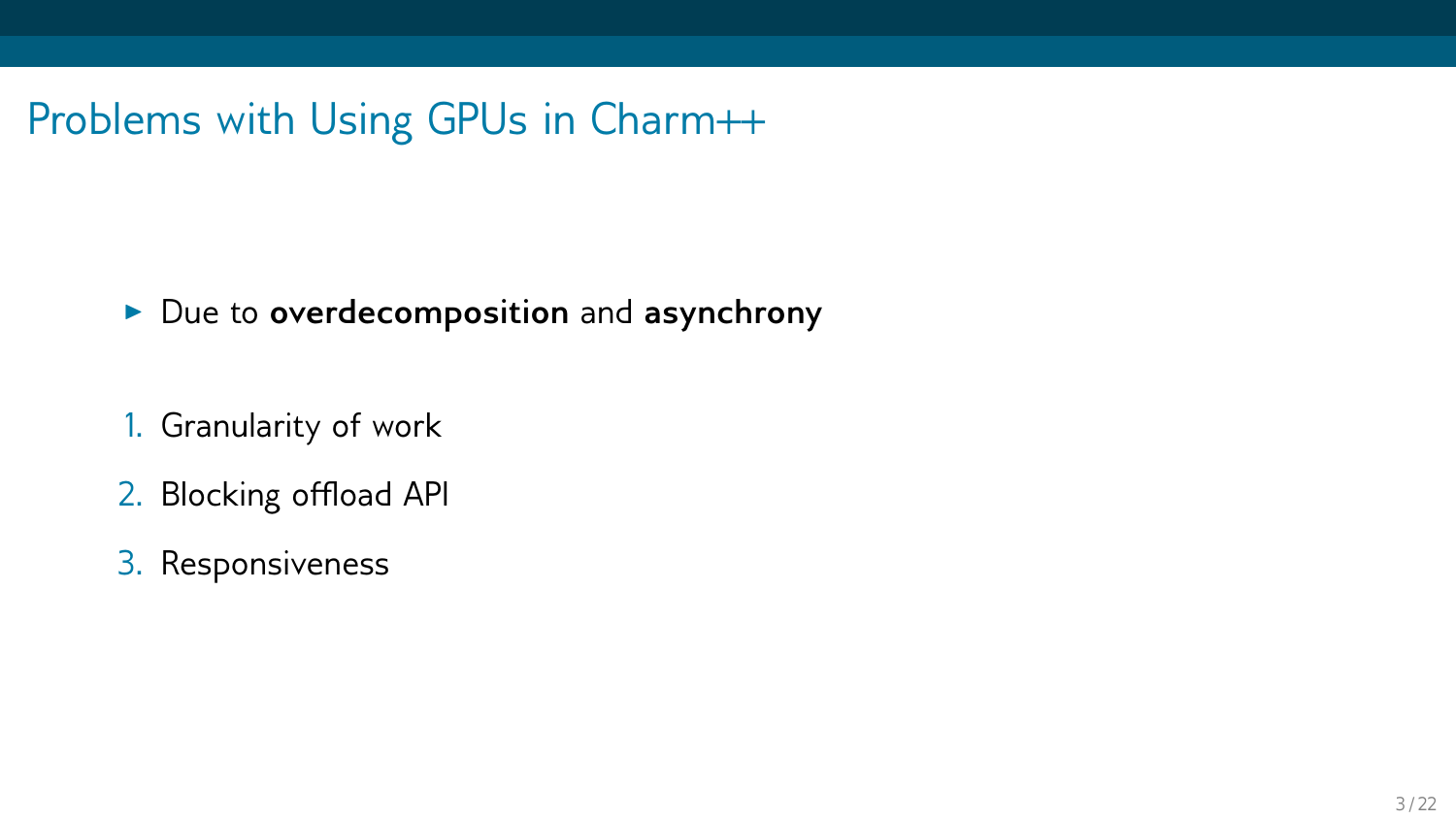## Current GPU Manager

- ▶ Addresses Problem 2 (blocking offload API)
- ▶ User constructs and submits a **WorkRequest** object, specifying
	- ▶ Data buffers and directions of transfer
	- ▶ Kernel to be executed and its specifications (e.g. grid size, block size)
- ▶ Runtime tracks WorkRequests, overlapping data transfers with kernel execution
	- ▶ But dœs NOT overlap multiple kernel executions
	- ▶ Because only one CUDA stream is used for kernels
- $\triangleright$  Execution continues without blocking after WorkRequest submission
- ▶ 3 CUDA streams used internally: Data-in, Kernel, Data-out
- ▶ Problems
	- ▶ Only one CUDA stream for all kernels
	- ▶ Unnecessarily complex API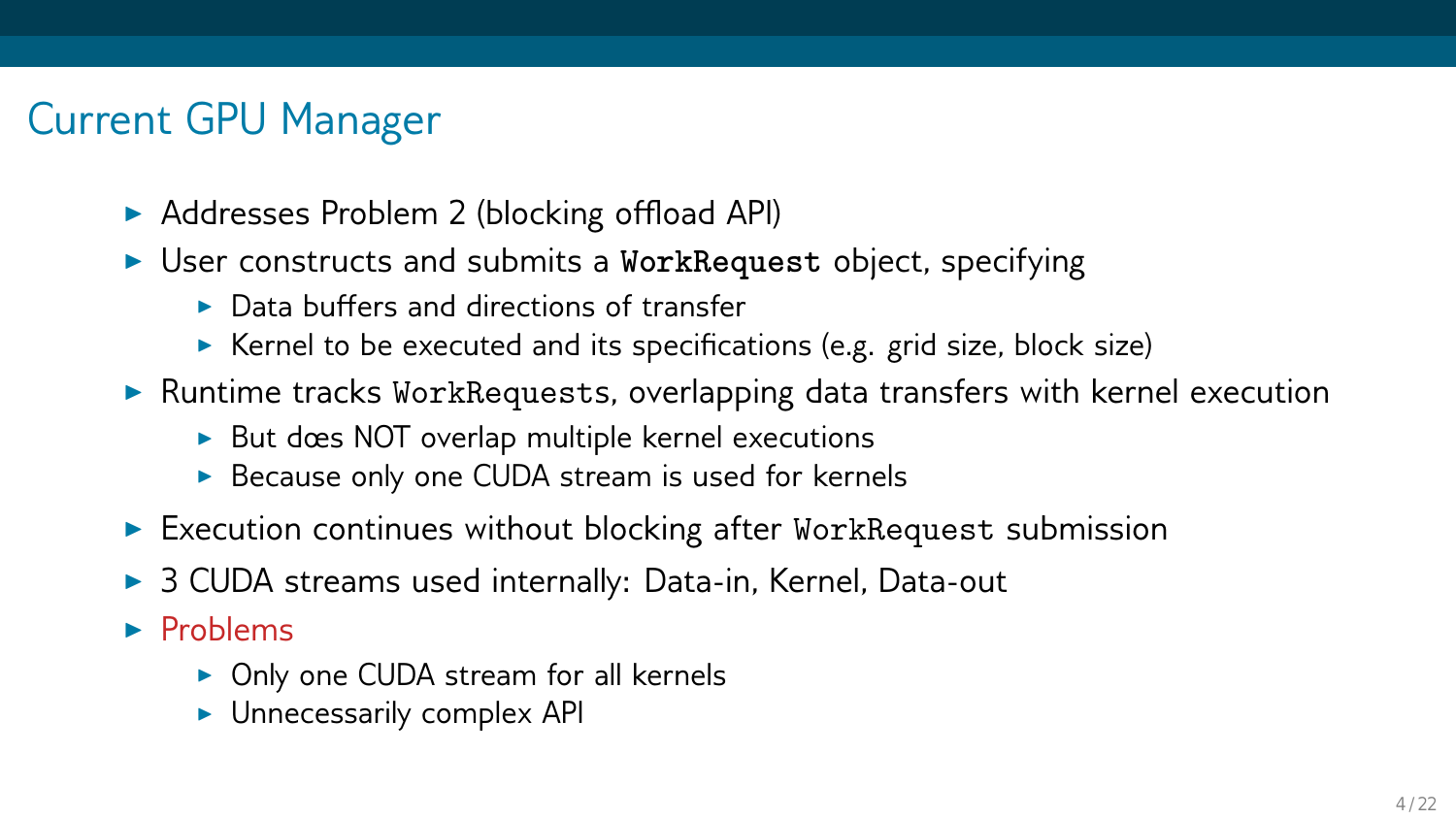## New GPU Manager: Release 6.9.0

- $\triangleright$  Partially addresses Problem 1 (granularity of work)
	- ▶ Allows kernels to execute in separate CUDA streams
	- ▶ Runtime support for kernel aggregation is ongoing research
- ▶ Non-blocking feature implemented using CUDA events
- ▶ Much simpler API (almost identical to CUDA API)
	- ▶ **Hybrid API**: hapi prefix instead of cuda
	- $\triangleright$  hapiAddCallback(): invoke provided Charm++ callback function when data transfer/kernel execution completes, replaces cudaStreamSynchronize()
- ▶ Ongoing research to address Problem 3 (responsiveness)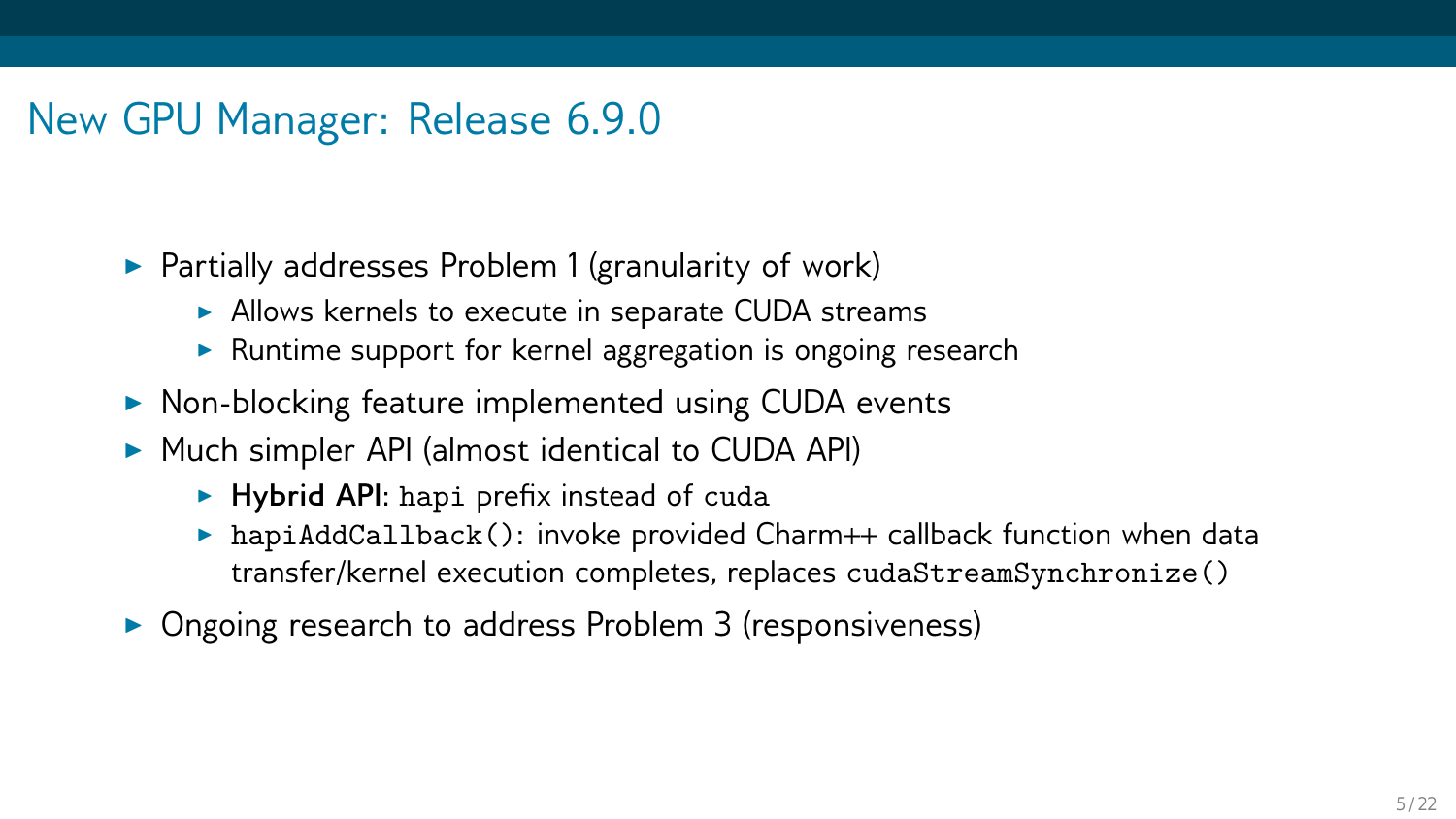## Non-blocking Implementation of Offloading

- ▶ Use CUDA events to detect completion of GPU work
- $\triangleright$  Each PE maintains a queue of events
- $\triangleright$  Queue is checked in the scheduler before choosing what to execute next
- ▶ Charm++ callback invoked on completion to continue program flow
- $\blacktriangleright$  Impractical for the user to implement
	- ▶ Unclear where in the program flow the queue should be checked
	- $\triangleright$  Unclear how frequent the checking should occur
- ▶ Alternative: CUDA callback, but single callback thread becomes a bottleneck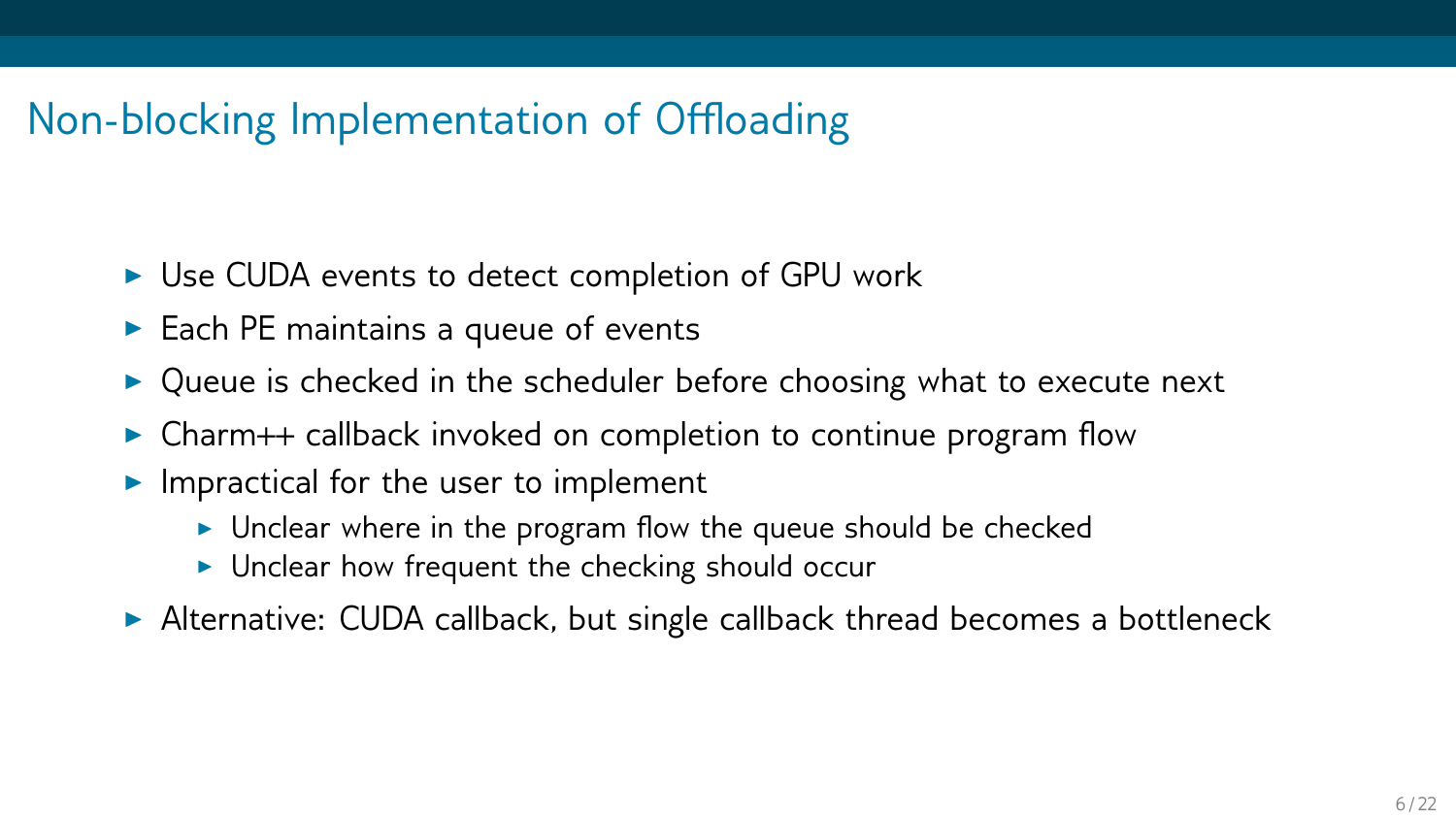### Matmul Code Comparison: CUDA, New GPU Manager

cudaMatMul(ElementType \*h A. ElementType \*h B. ElementType \*h C. ElementType \*d A. ElementType \*d B. ElementType \*d C. cudaStream t stream, int matrixSize) { int size = matrixSize \* matrixSize \* size  $\mathsf{tf}(\mathsf{FlementIven})$  : dim3 block(BLOCK SIZE, BLOCK SIZE): dim3 grid(ceil((float)matrixsize / block.x).  $\overline{\text{ceil}(\text{ifload})}$ matrixSize  $\overline{\text{/}}$  block.v $\overline{\text{obj}}$ :

cudaMemcpyAsync(d\_A, h\_A, size, cudaMemcpyF<br>cudaMemcpyAsync(d\_B, h\_B, size, cudaMemcpyF e, stream): e. stream):

matrixMul<<<qrid.block. 0. stream>>>(d C. d A. d B. matrixSize.matrixSize);

cudaMemcpvAsvnc(h C, d C, size, cudaMemcpvDeviceToH t, stream):

cudaStreamSvnchronize(stream):

#### Figure: CUDA

cudaMatMul(ElementType \*h A. ElementType \*h B. ElementType \*h C. FlementTyne \*d A FlementTyne \*d B. FlementTyne \*d C. void \*cb, int matrixSize) { int size = matrixSize \* matrixSize \* f(FlementTyne): dim3 block(BLOCK STZE BLOCK STZE):  $\frac{1}{\sin^2 \arctan^2(\cosh^2(\cosh^2\arctan^2\arctan^2\sin^2\arctan^2\arctan^2\arctan^2\arctan^2\arctan^2\arctan^2\arctan^2\arctan^2\arctan^2\arctan^2\arctan^2\arctan^2\arctan^2\arctan^2\arctan^2\arctan^2\arctan^2\arctan^2\arctan^2\arctan^2\arctan^2\arctan^2\arctan^2\arctan^2\arctan^2\arctan^2\arctan^2\arctan^2\arctan^2\arctan^$  $\overline{c}$ eil $\overline{c}$ float)matrixSize  $\overline{c}$  block v $\overline{v}$ cudaStream t stream = hapiGetStream(): hapiCheck(hapiMemcpyAsync(d A. h A. size, cud e. stream)): hapiCheck(hapiMemcovAsvnc(d B. h B. size. -, stream)):<br>e. stream)): matrixMul<<<grid, block, 0, stream>>>(d C, d A, d B, matrixSize, matrixSize); hapiCheck(cudaPeekAtLastError()):

hapiCheck(hapiMemcovAsync(h C. d C. size, cudaMemcovDeviceToH t. stream)):

haniAddCallback(stream, ch):

#### Figure: New API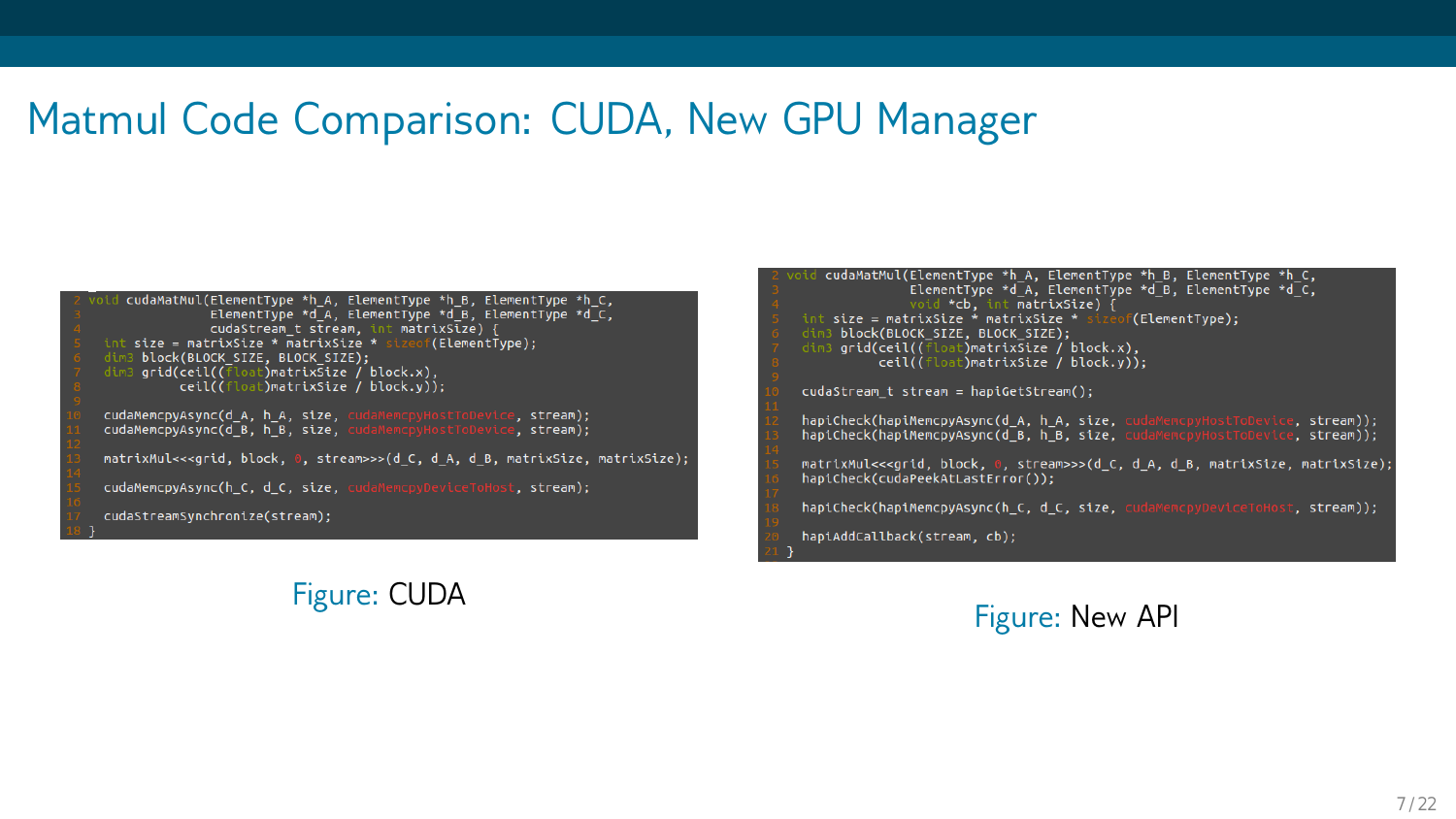### Performance Evaluation: busywait

- ▶ Benchmark designed to validate new GPU Manager
- ▶ Tasks (kernels on GPU) busywait both on CPU and GPU
- $\triangleright$  Vary how much work out of total is offloaded, and how long they take
- $\triangleright$  3 configurations of task duration:
	- ▶ CPU 1 ms, GPU 10 ms
	- ▶ CPU 10 ms, GPU 1 ms
	- ▶ CPU 10 ms, GPU 10 ms
- ▶ 8 PEs, 16 chares per PE, 128 chares total, 100 iterations
- ▶ 32 concurrent kernels with new GPU Manager (vs. 8 without)
- ▶ Up to **4.79x** speedup compared to directly using CUDA
- $\triangleright$  Effectiveness of runtime support depends on application characteristics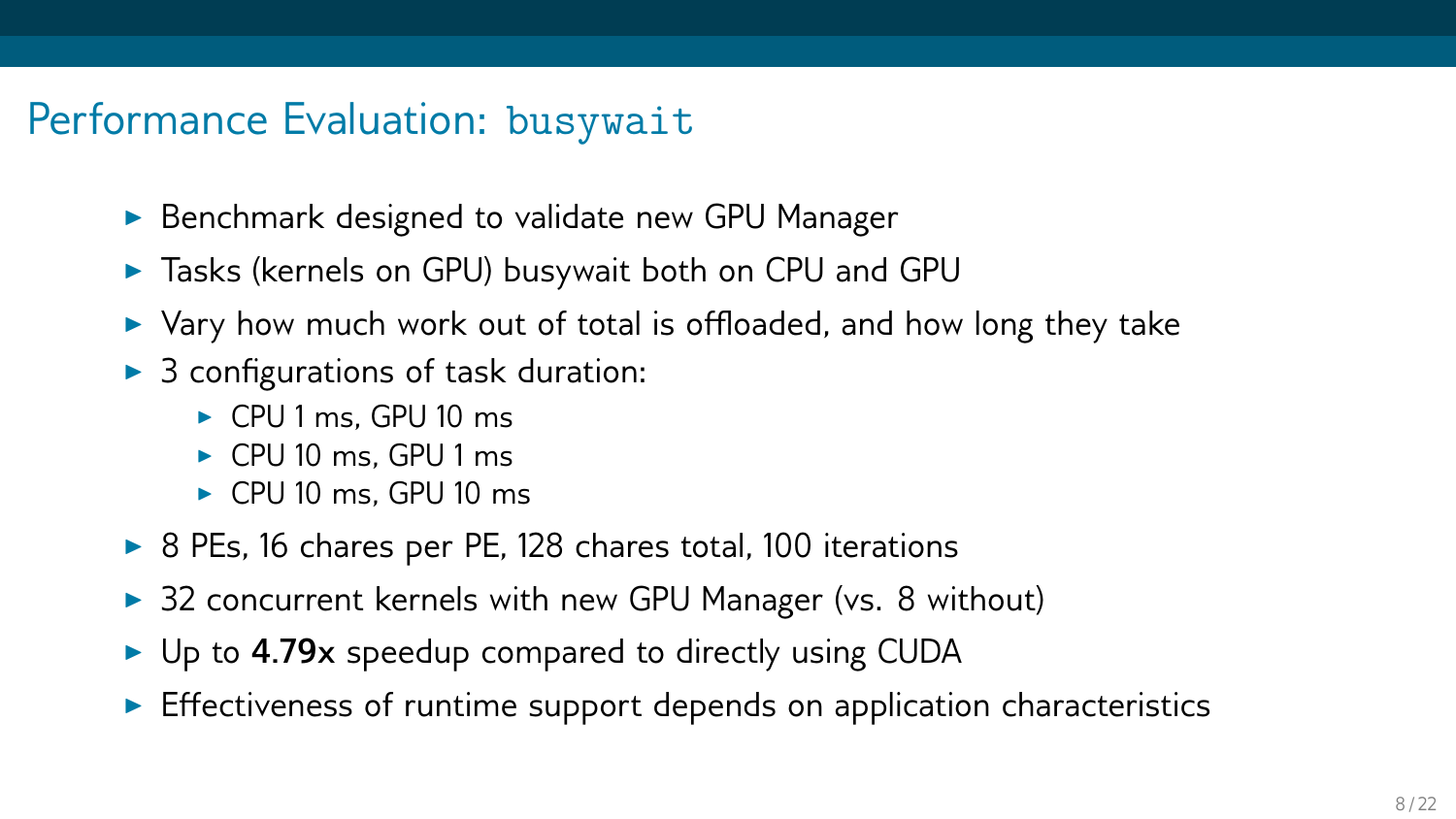### Performance Evaluation: busywait



### Figure: Speedup of busywait benchmark Figure: Speedup of busywait benchmark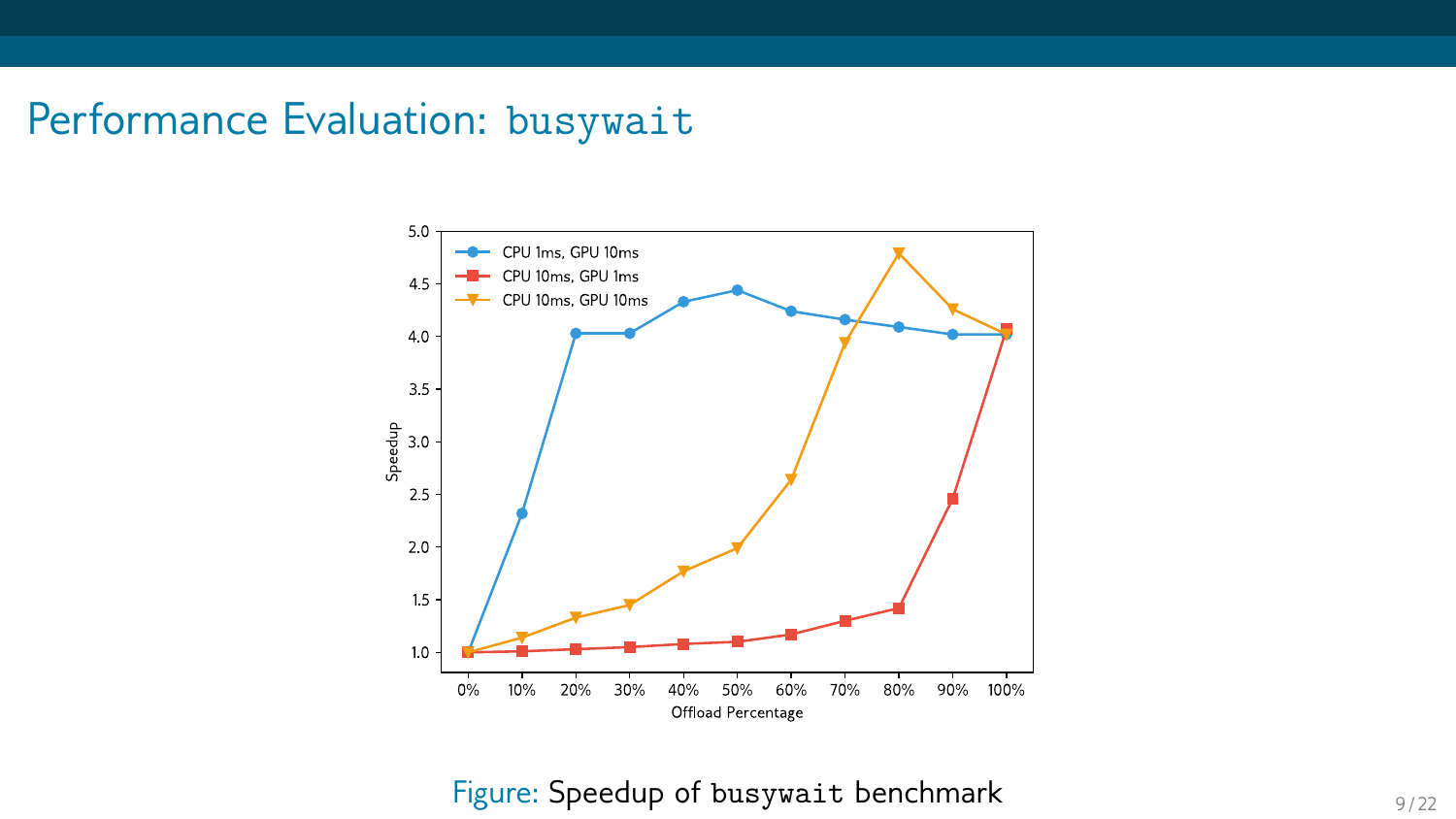### Performance Evaluation: stencil2d

- ▶ 2D 5-point iterative stencil benchmark
- $\blacktriangleright$  Evaluate effectiveness under realistic workload
- $\blacktriangleright$  16,384 x 16,384 grid, decomposed into 512 x 512 blocks (chares)
- ▶ 8 PEs, 128 chares per PE, 1,024 chares total, 100 iterations
- ▶ Vary percentage of chares that offload work to GPU
- ▶ 32 concurrent kernels with new GPU Manager (vs. 8 without)
- ▶ Up to **2.75x** speedup compared to directly using CUDA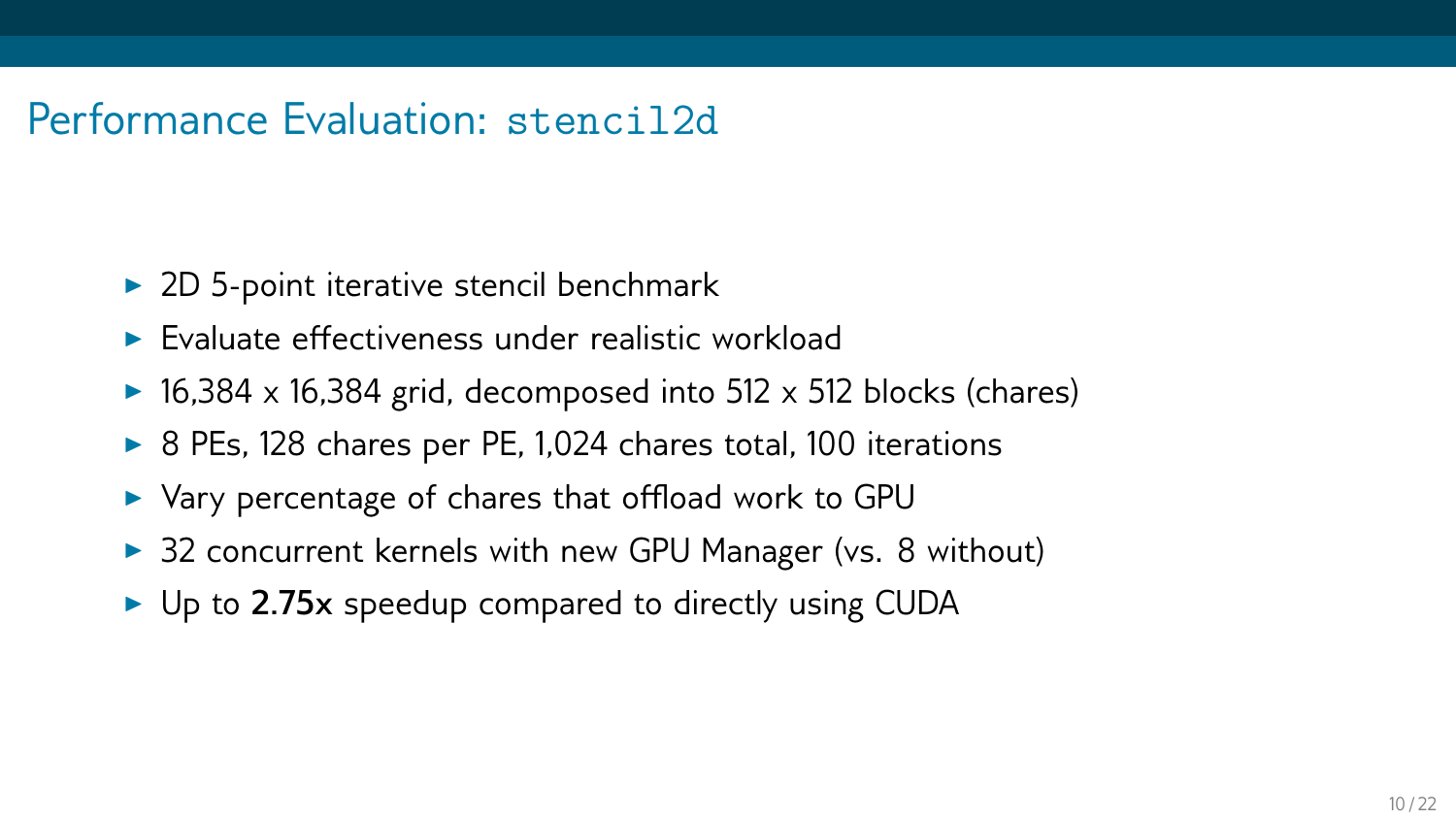### Performance Evaluation: stencil2d



#### Figure: Execution Time and Speedup of stencil2d benchmark 11/22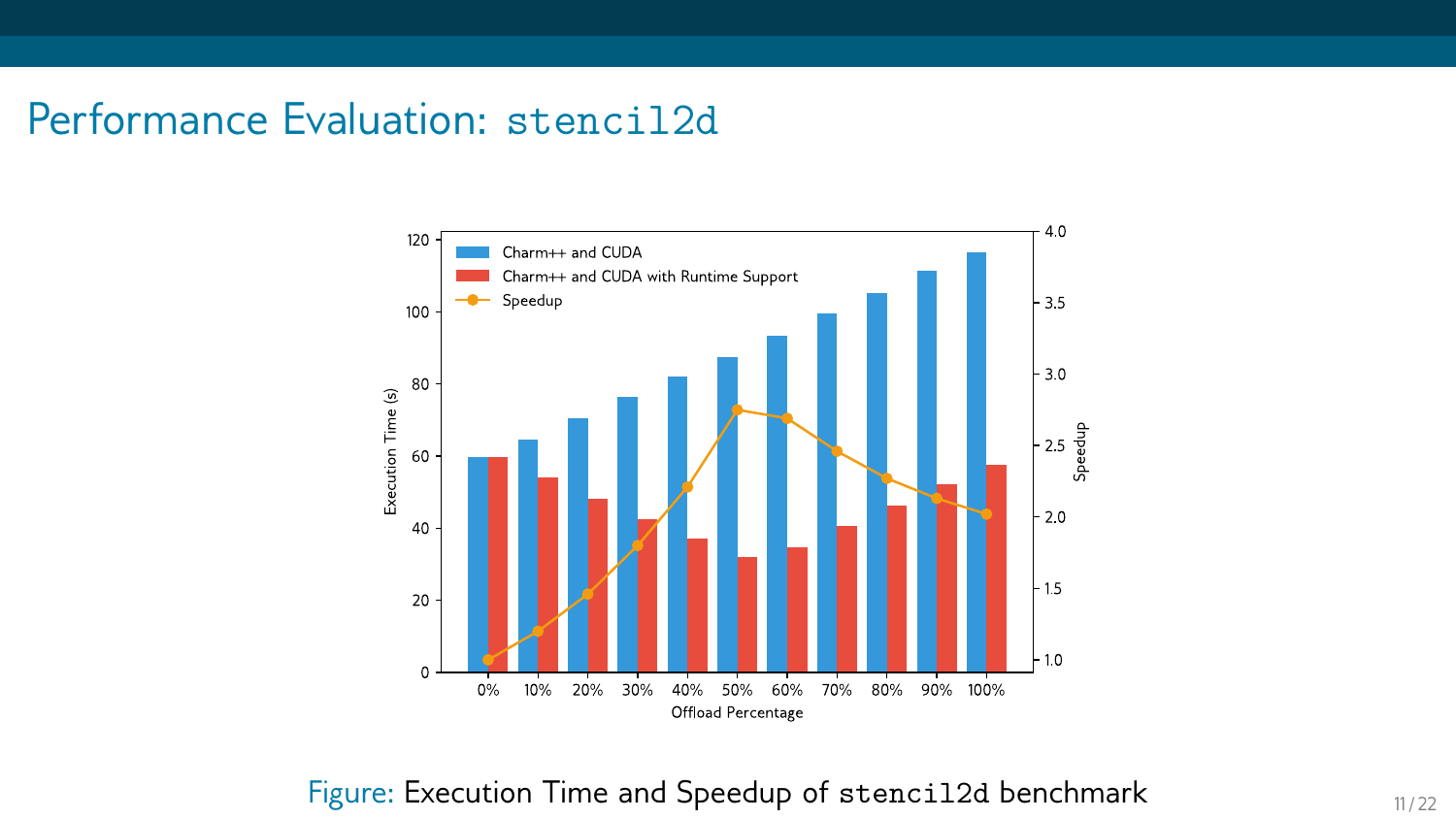## Conclusion

- ▶ New GPU Manager: presented as a ACM SRC poster at SC'17
- $\triangleright$  3 main issues with using GPUs in Charm++
	- 1. Granularity
	- 2. Blocking
	- 3. Responsiveness
- $\triangleright$  Mostly resolved issue #2, but need more work on issues #1 and #3
- ▶ Interesting research topics with fine-grain tasks and GPUs
- ▶ Increasing importance of accelerators even for irregular applications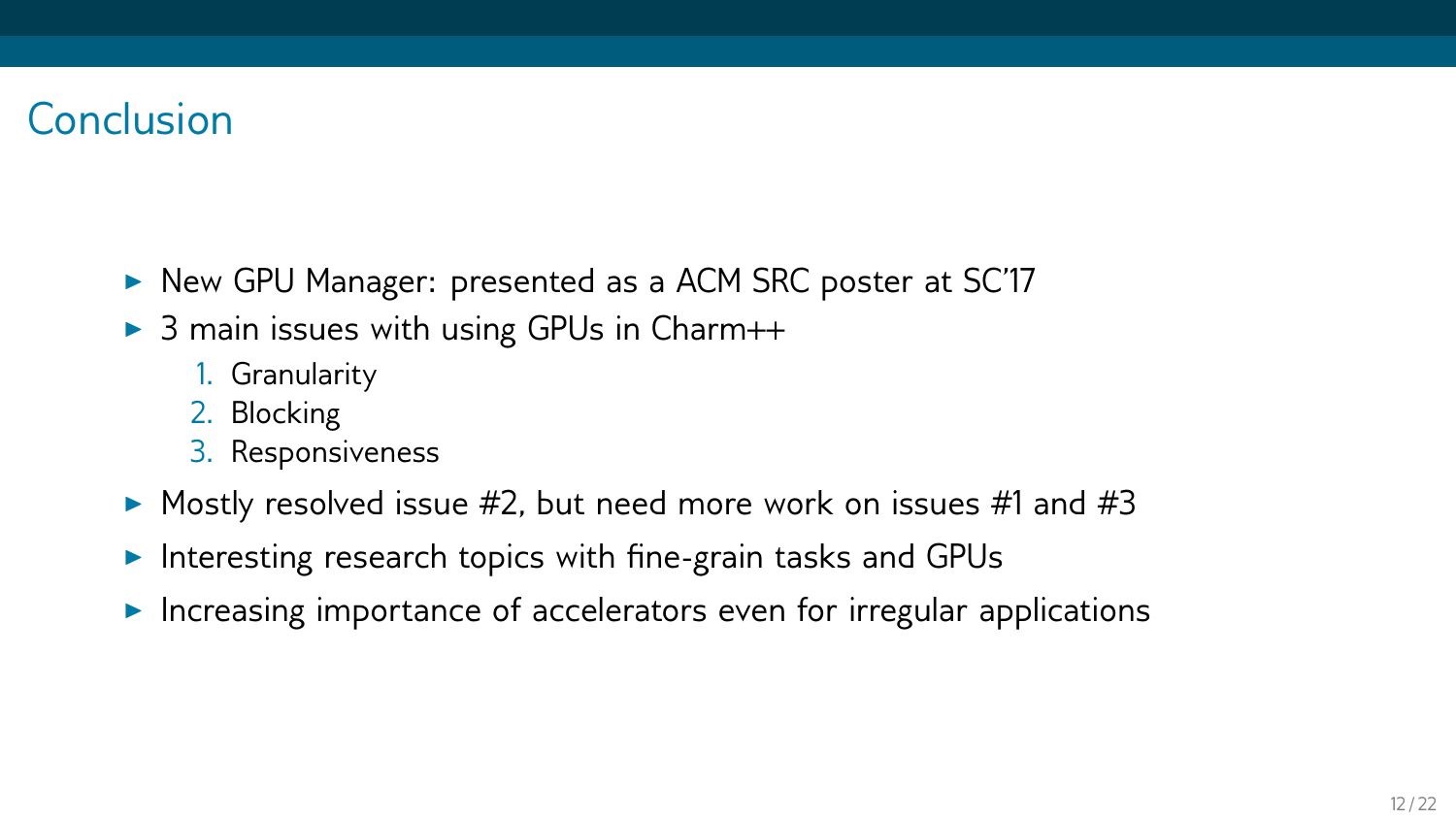Backup Slides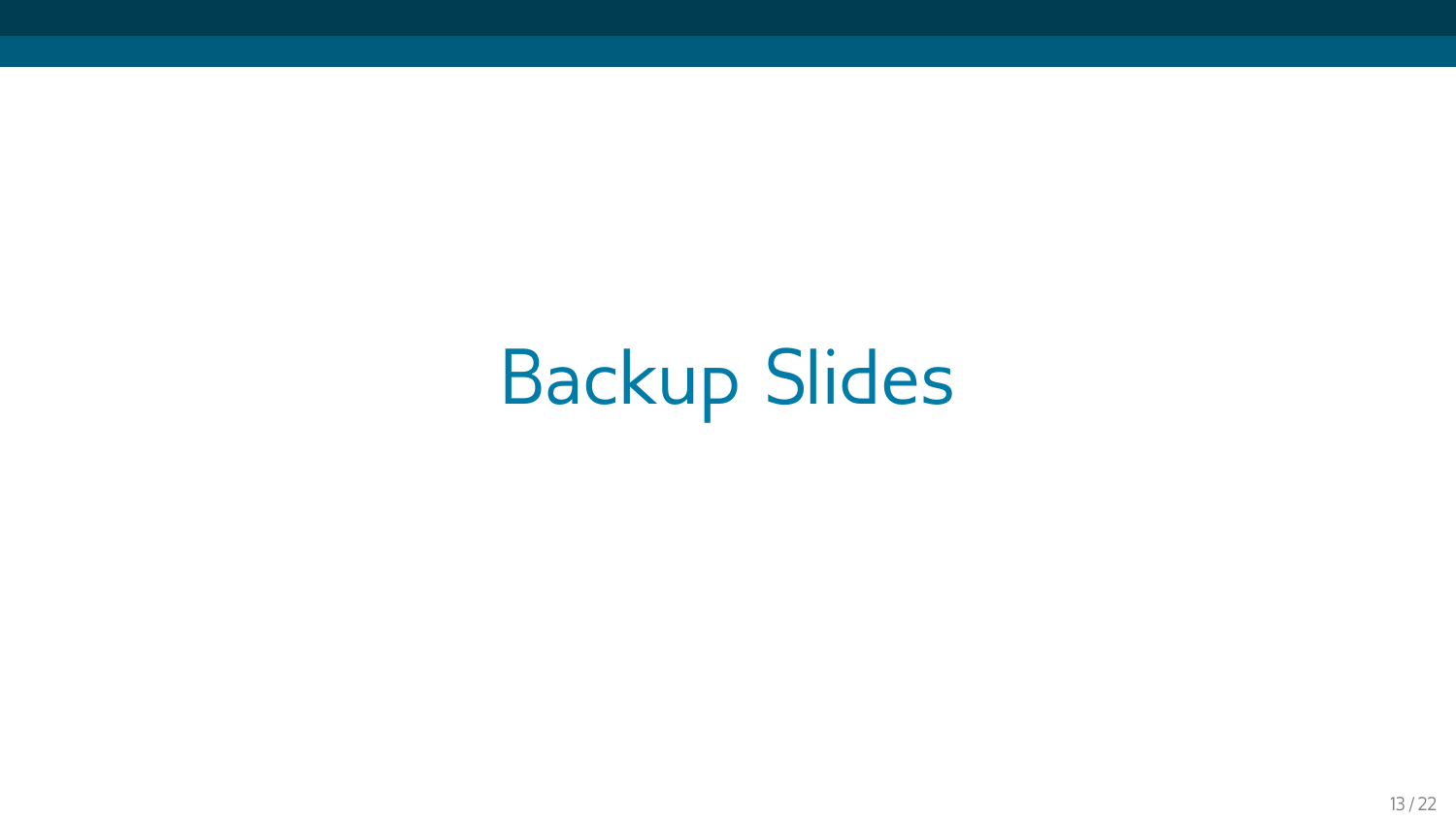Problem 1: Granularity of Work



- ▶ Each chare is fine-grained
- ▶ Contain little data and work *→* small kernels
- ▶ Kernels should be able to execute concurrently
- ▶ Or need to aggregate kernels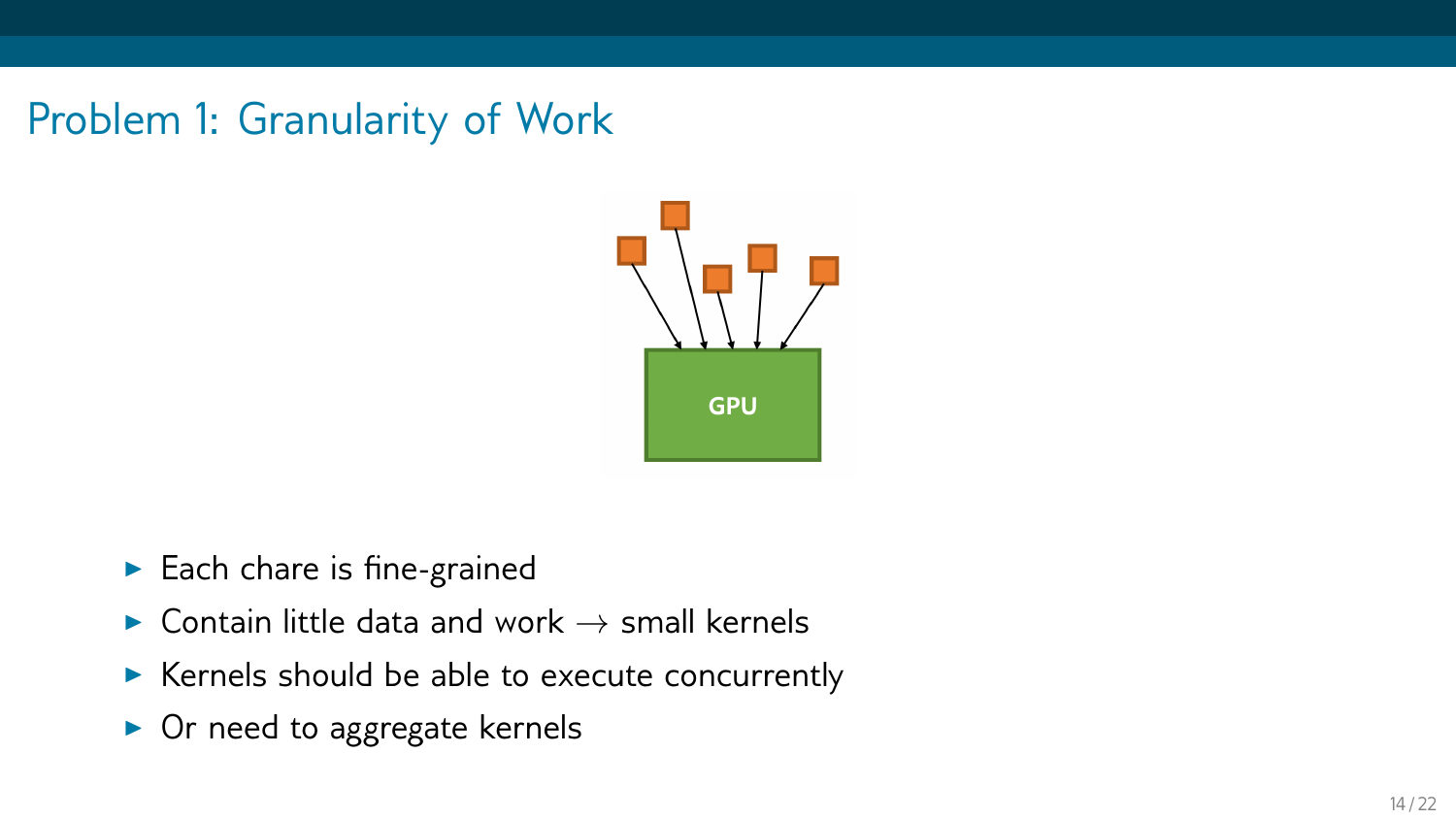# Problem 2: Blocking Offload API



- ▶ Commonly used CUDA API are blocking
	- ▶ E.g. cudaDeviceSynchronize(), cudaStreamSynchronize()
- ▶ PEs are implemented as persistent threads on CPU cores
- ▶ Blocking call thus prevents another chare from executing
- ▶ Another problem: number of concurrent kernels limited to the number of PEs
- ▶ Offload API should be **non-blocking** for Charm++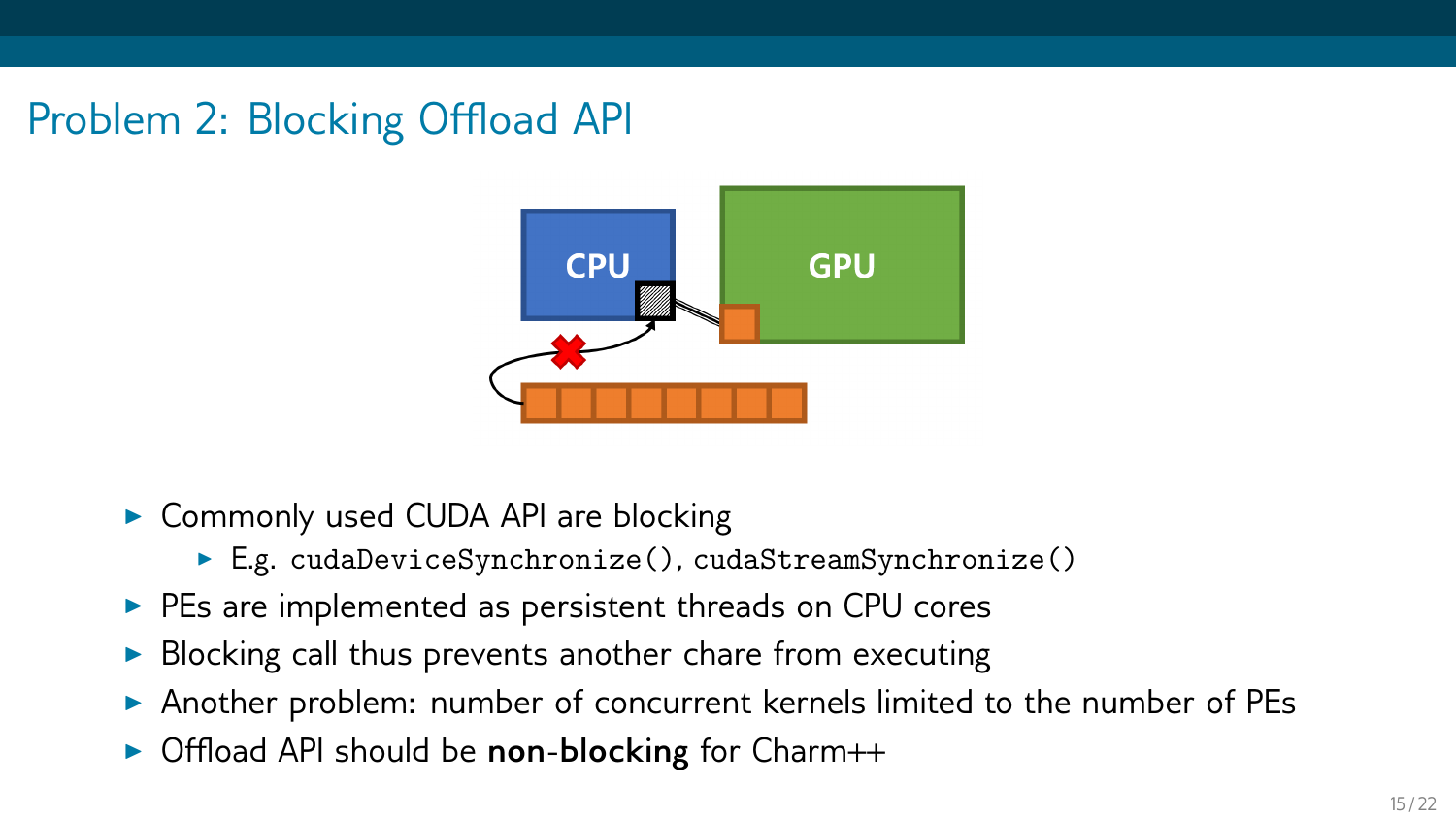## Problem 3: Responsiveness



Figure: Slow initiation **Figure: Slow response** 

- 1. Slow initiation
	- ▶ Method offloading work must wait if target PE is busy (even if the GPU is free)
- 2. Slow response
	- ▶ Handling completed GPU work delayed if target PE is busy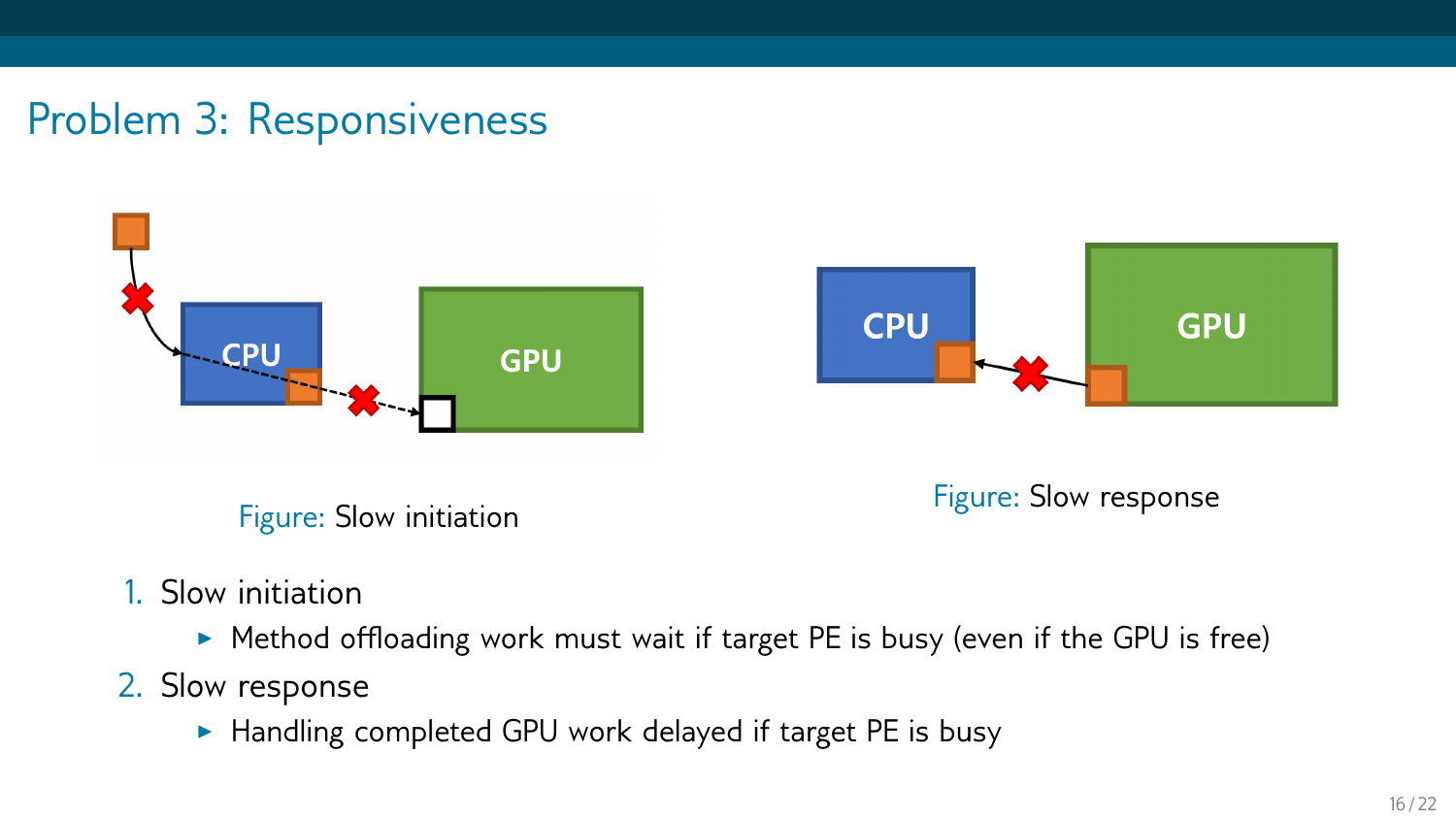### Performance Evaluation: Test Environment

- ▶ Single compute node of OLCF Titan
- ▶ Up to 8 cores of AMD Opteron 6274 CPU
- ▶ 32GB DDR3 memory
- ▶ NVIDIA Tesla K20X GPU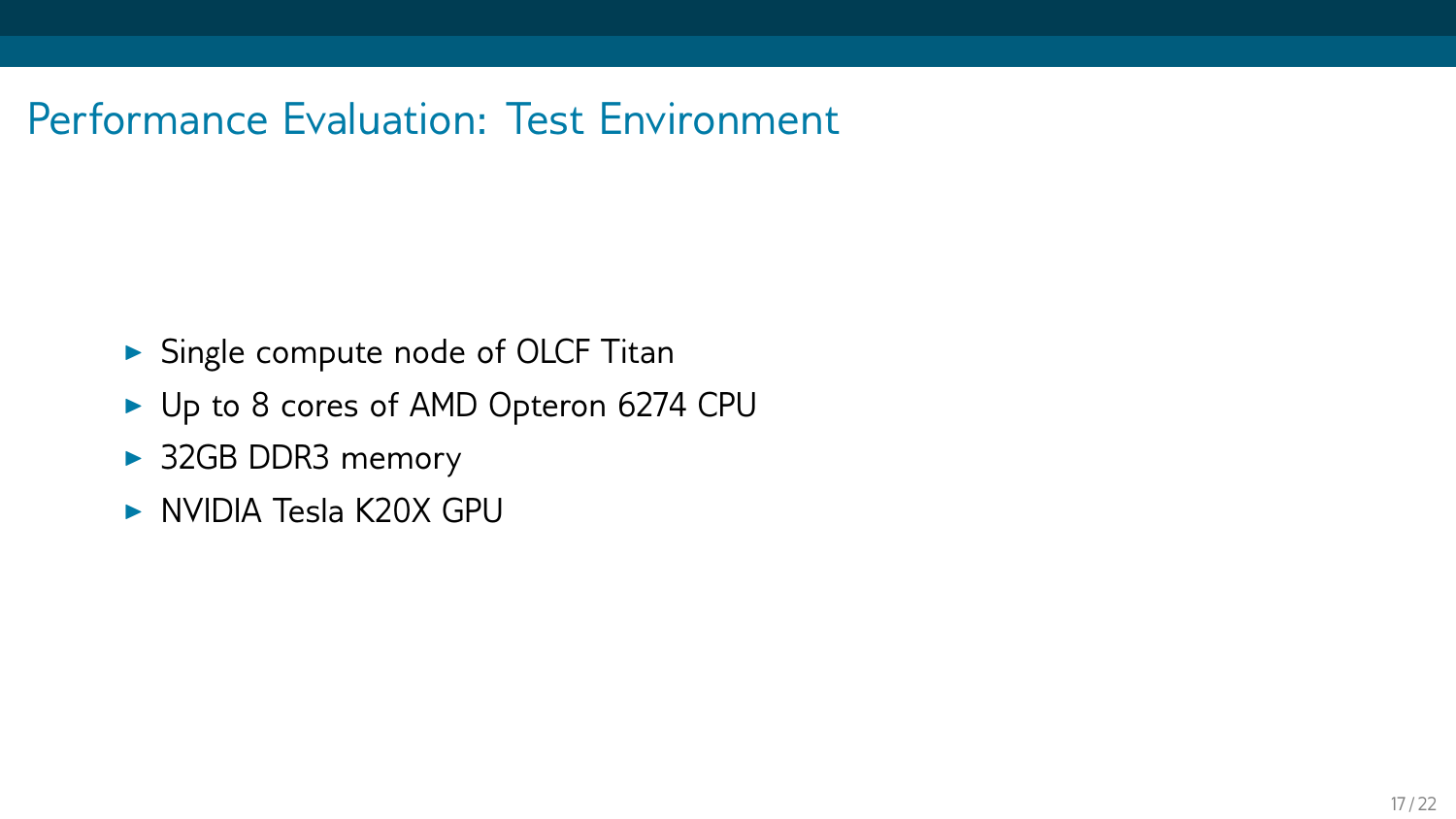# GPU Applications: ChaNGa

- ▶ Cosmological N-body simulations
- ▶ Leverages GPU Manager
- ▶ Offloads physics kernels
- $\blacktriangleright$  Active work in optimization



#### Figure: ChaNGa GPU Manager Design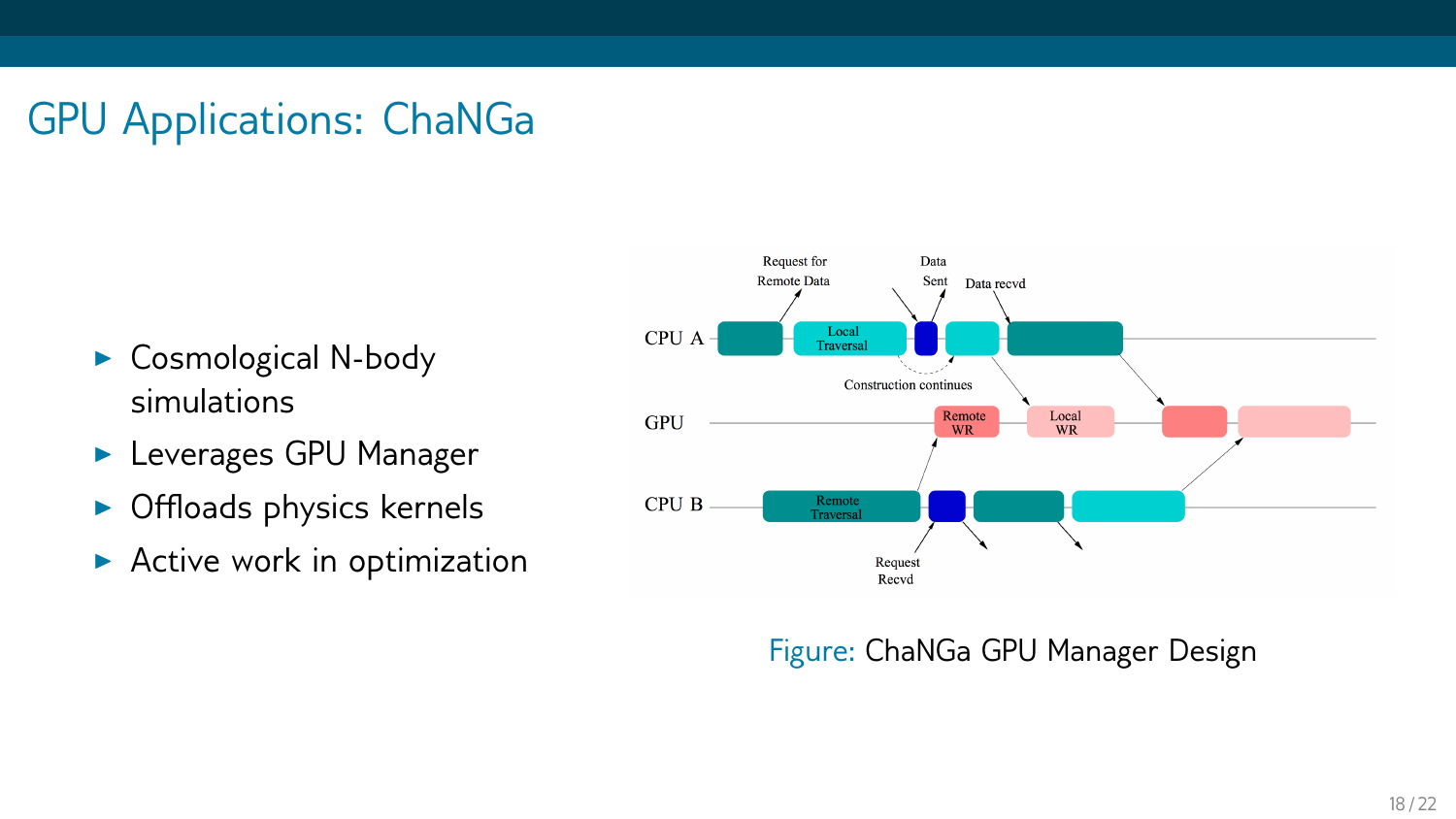### GPU Applications: Recent ChaNGa Results



Figure: ChaNGa dwf1 on 4 XK Nodes of BlueWaters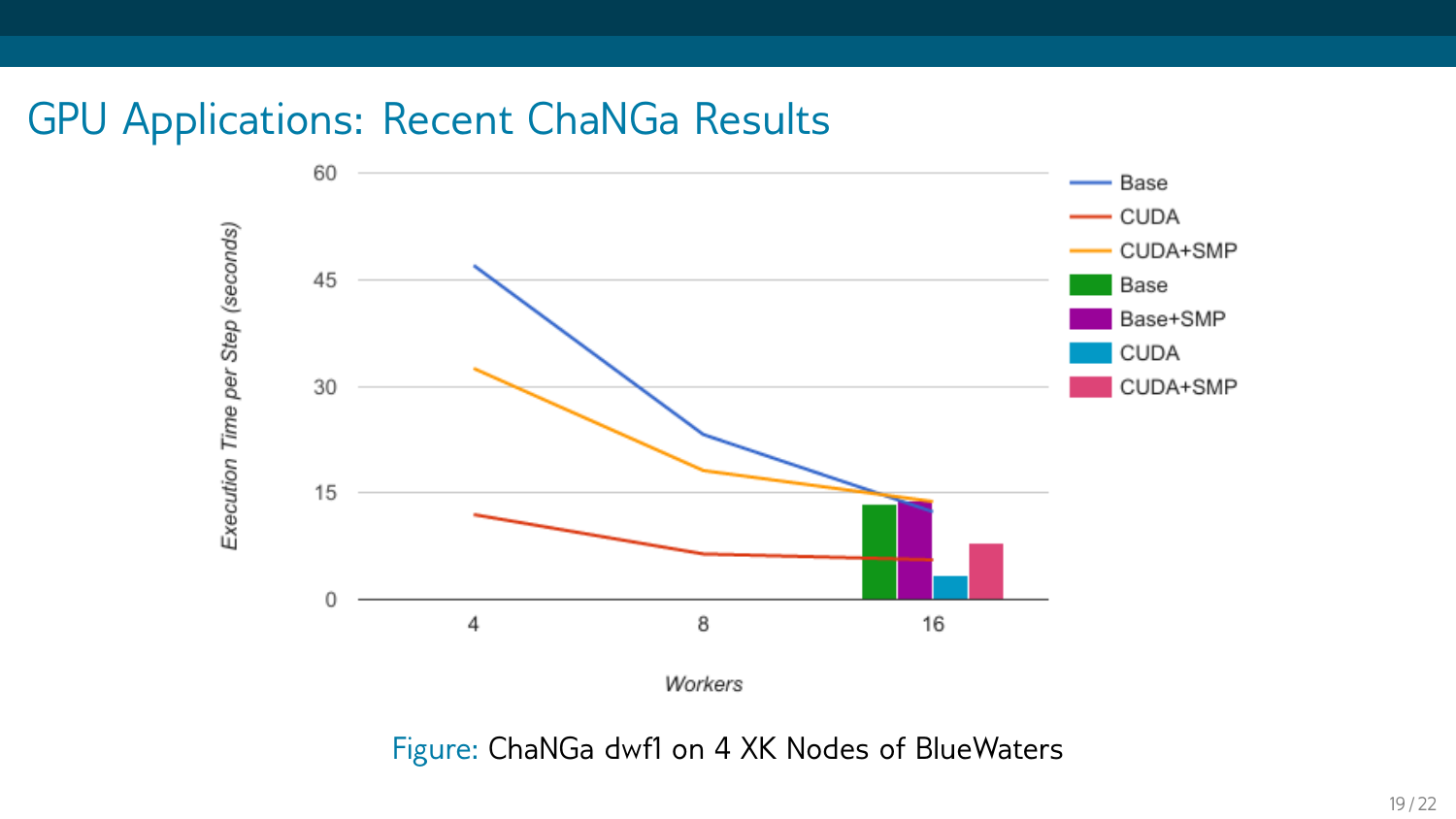### GPU Applications: ChaNGa GPU Tree Walk

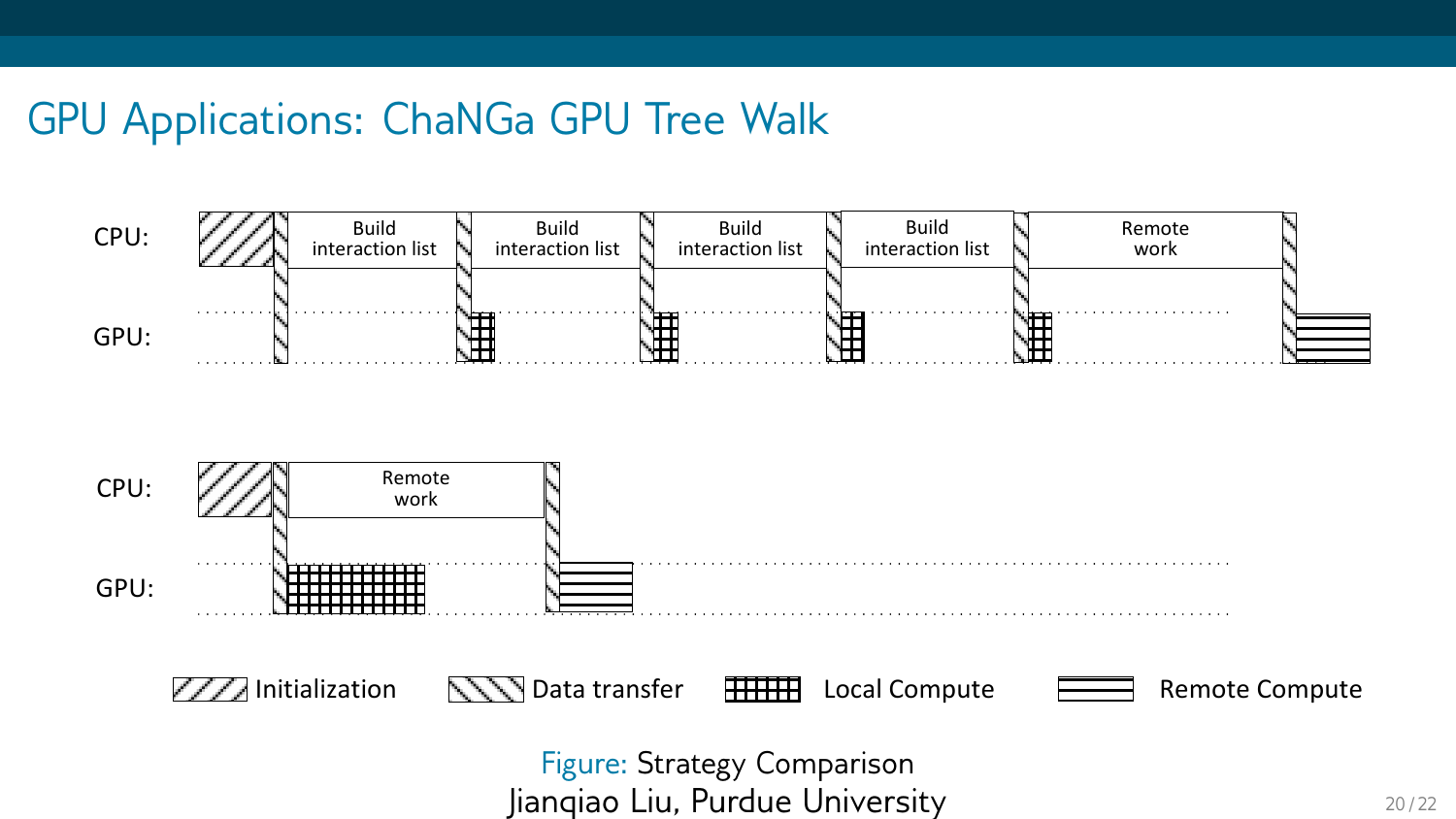## GPU Applications: ChaNGa GPU Tree Walk